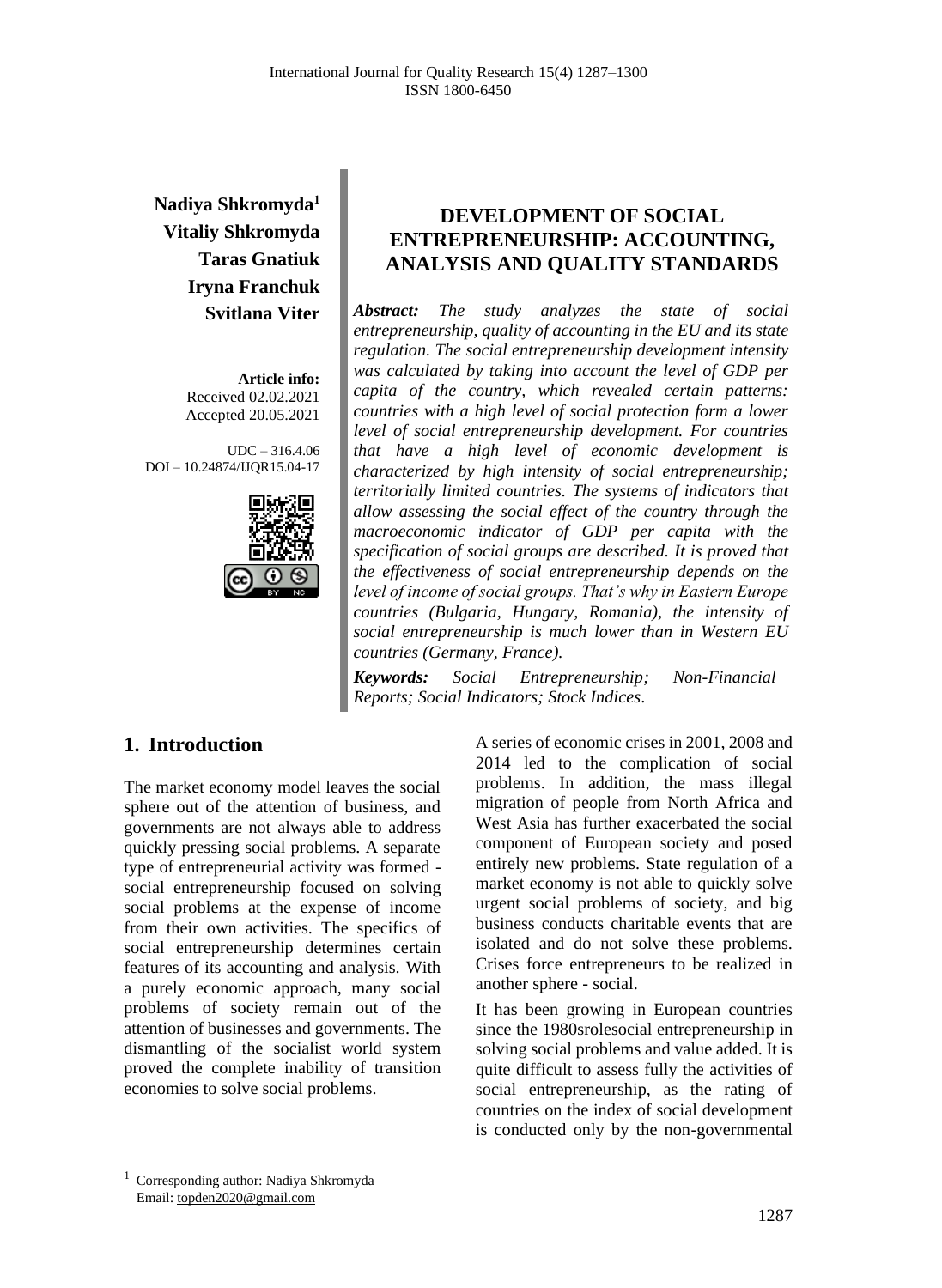

organization Social Progress Imperative with the support of "Deloitte". When we are calculating other indices, only certain aspects of the social sphere (life expectancy, basics of well-being, level of education, etc.) are taken into account, which does not allow tracking the current state of development of the social enterprise.

There is no single method of assessing the social usefulness of social enterprises and determining their share in the structure of the national economy, which makes it impossible to compare individual companies and effectively implement state regulation of both social partnership and the social sphere in general. This complicates the control over the implementation of measures in the field of state policy of social responsibility of society, which complicates the indicative forecasting and planning of the country's development. Such uncertainty does not allow full implementing the concept of sustainable development.

The aim of the study: is to investigate quality and the features of accounting and analysis of social entrepreneurship in the EU.

Research tasks:

- Analyze the current methods of assessing the effectiveness and quality of work social enterprises and determine the criteria for their impact at the macro level.
- Investigate the differences in the implementation quality of work social enterprises in the regional context of the EU.
- Assess the system of state accounting and reporting for social entrepreneurship in the EU.

# **2. Literature Review**

The term "social entrepreneurship" has been widely used since the 1980s, thanks to research by Drayton, the founder of Ashoka. In the late 1990s, Dees substantiated the foundations of social entrepreneurship and pointed out its main features (Dees, 2002): high responsibility of the entrepreneur for the result of its activities; use of new technologies for project implementation; implementation of a continuous process of innovation; adherence to the mission of creation enterprises and support for social benefits; determination to act regardless of the availability of resources.

Muhammad (2010) formulated principles of social entrepreneurship: 1. The business goal is not to maximize profits, but to prevent / combat poverty or any other social problem. 2. Financial and economic stability. 3. Investors receive their investments, but only without interest. 4. After the return on investment, the company's profits are used for further development and solving the social problem. 5. Responsible attitude to the environment. 6. The employee receives a salary that corresponds to the state labor market; improved working conditions. 7. Work with pleasure.

Marty and Meyer (2006) consider that some manifestations of social entrepreneurship were initiated in Europe in the 19th century and in Asia in the first half of the 20th century. The organizations founded by Florence Nightingale and Vinob Bhave were essentially venture social entrepreneurship organizations.

In modern conditions, social entrepreneurship is aimed at solving a social problem through the mechanism of business. As the scope of activities of social enterprises is quite wide, they successfully compete with commercial firms. For example, [Institute for One World](https://skoll.org/organization/institute-for-one-world-health/)  [Health](https://skoll.org/organization/institute-for-one-world-health/) (IOWH) is the world's first non-profit pharmaceutical company to develop medical supplements for the treatment of people without access to health care. This company provides medicines to those in particular need in developing countries, including the entire supply chain from drug development to delivery (Seelos & Mair, 2005).

The scope and type of activity, sources of funding, organizational and legal form for social enterprises in different countries differ (Huang & Donner, 2018). In most European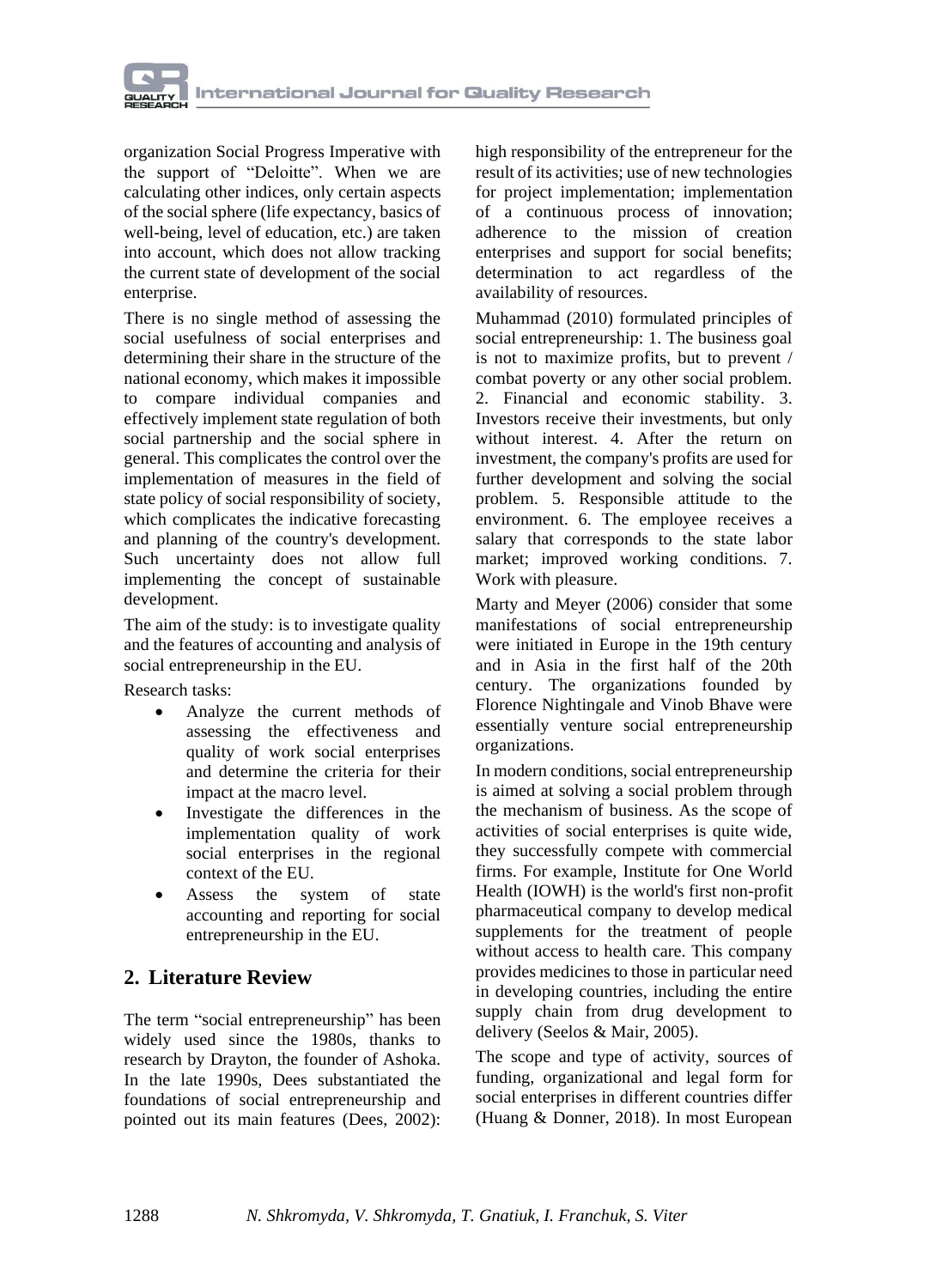countries, the organizational and legal form of social entrepreneurship is legally recognized as an enterprise (organization). Ordinarily, these are cooperatives and nonprofit organizations, with the participation of<br>beneficiaries, which solve issues of beneficiaries, which solve issues of employment and social integration (Staicu, 2018; Wevers et al., 2020; Cagarman et al., 2020; Hojnik and Crnogaj, 2020).

The European Commission (2020) determines social entrepreneurship as an entity of the social economy, the main purpose of which is social impact, rather than making a profit for its owners or shareholders, and uses its profits mainly to achieve social goals.

Hadad (2017) analyzed social entrepreneurship in the context of entrepreneurship and corporate social economy. Travaglini et al. (2010) compare the legislation on social enterprises in some European countries. Javed et al. (2019) based on data from 41 world countries, investigated the relationship between social entrepreneurship (finance, social networks, social mission and social innovation) and sustainable enterprise development (economic, social and environmental measurement).

[Hojnik](https://sciprofiles.com/profile/471489) and Crnogaj (2020) consider that social entrepreneurship is more developed in northwestern European countries than in southeastern ones. Amelio (2020) characterizes the important role of the European Union in the development of social entrepreneurship. [Biggerse](https://www.routledge.com/search?author=Mario%20Biggeri)t et al. (2020) investigates the behavior of social entrepreneurs, modern ecosystems of social entrepreneurship, ability to social innovation and social integration, the role of stakeholders in the development of socially oriented business.

In connection with the growing popularity of social entrepreneurship, there is a need to study the features of its accounting and analysis. In the paper [Costae](https://www.emerald.com/insight/search?q=Ericka%20Costa)t et al. (2014) studied the benefits of social and environmental models of accounting, the

traditional principles of accounting for social enterprises, and reporting, as well as proposed a system for improving them. Manetti et al. (2019) suggest the book value of net assets (BVA) to measure the socio-economic impact of social enterprises using. [Mäkelä](https://www.tandfonline.com/author/M%C3%A4kel%C3%A4%2C+Hannele) (2021) points to the significant role of accounting in the development of social enterprises. There are a number of researchers such as Gibbon & Affleck (2008), Johnson & Schaltegger (2016), Kay & McMullan (2017), who criticize the use of traditional accounting approaches in the study of social entrepreneurship. Such scholars as Hall & O'Dwyer (2017), Agyemang, O'Dwyer & Unerman (2019) point to the importance of various alternative approaches and offer promising ideas in this direction.

# **3. Methods**

Realization of the purpose of research provides use of such methods:

- systematization, generalization of scientific publications on the problems of accounting and analysis of social entrepreneurship;
- comparative analysis to assess the contribution of social entrepreneurship in EU countries to sustainable development;
- abstraction in identifying the main criteria that ensure the effectiveness of programs and activities by social enterprises;
- induction, which allows to assess the contribution of social entrepreneurship in the development of the socio-ecological component of society;
- deductive reasoning allowed to indicate the need to take into account the macro-indicator of GDP per capita in assessing the effectiveness of social entrepreneurship.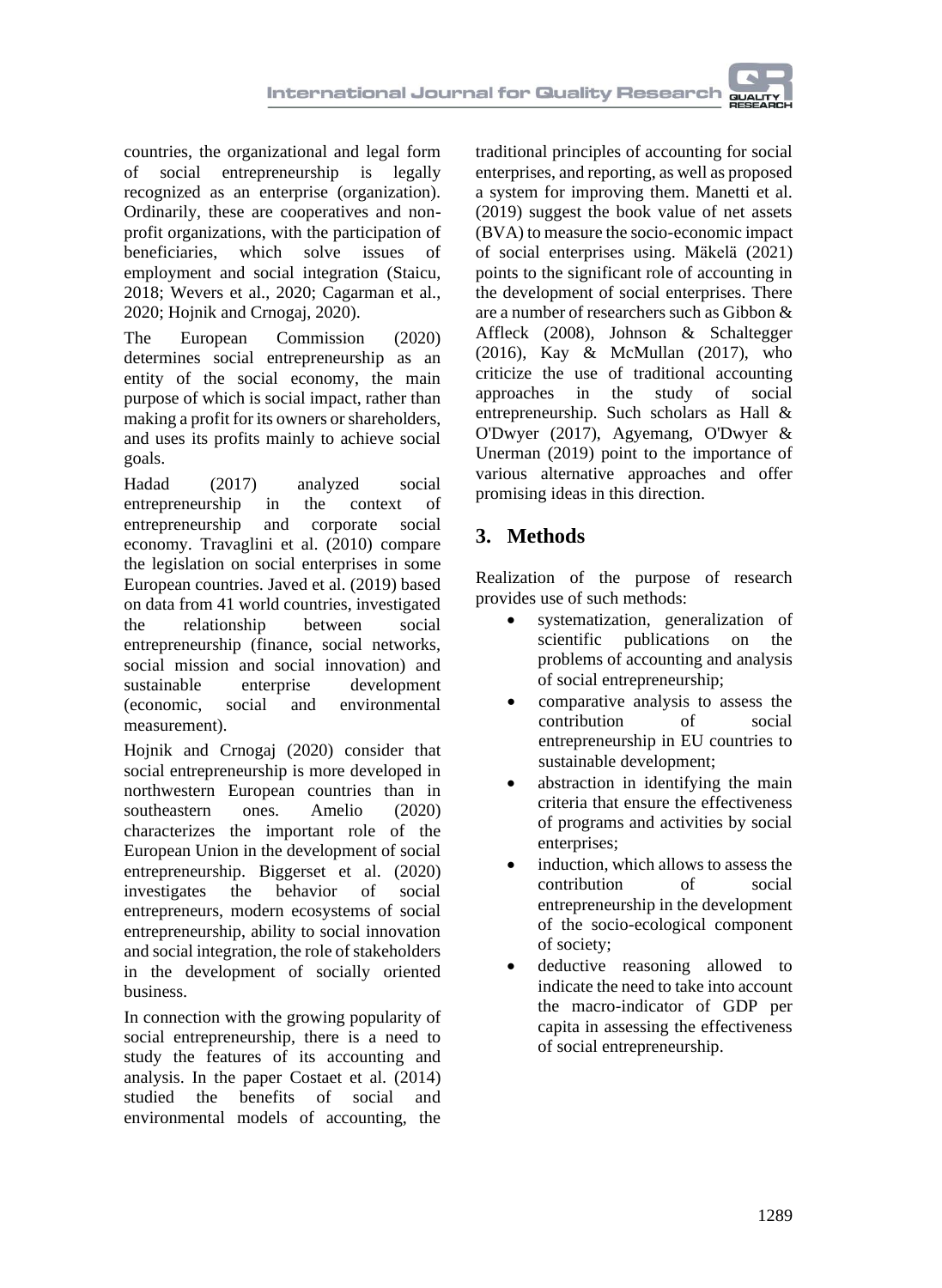

## **4. Results**

State regulation reflects the specifics of social entrepreneurship in individual EU countries and organizational forms of its implementation. For instance, for Italian and Polish entrepreneurship, the priority is not making a profit, but social significance plays an important role. Most Eastern European countries develop social entrepreneurship through a system of programs and foreign grants, partly, through religious organizations (see table 1).

The basis for assessing social entrepreneurship is the international system of regulation of social and labor relations, initiated by the UN due to the UN Global Compact, uniting more than 8000 participants, (including 6000 - business representatives) from 135 countries of the world. This contractual framework is focused on the protection of human rights, labor relations, environmental protection and anticorruption activities.

| Systems of<br>organizing social<br>entrepreneurship | Countries            | Legislation                                                                           | Type of social<br>entrepreneurship      |
|-----------------------------------------------------|----------------------|---------------------------------------------------------------------------------------|-----------------------------------------|
|                                                     | Belgium              | Article 661 of the Company Code of 1999                                               | Social Enterprise                       |
| Model of Northern                                   | Denmark              | Law No.711 of 25/06/2014 on Registered<br><b>Social Enterprises</b>                   | Social Enterprise                       |
| Europe                                              | Finland              | Law No.1351/2003 of 30.12.2003 on Social<br>Enterprises                               | Social Enterprise                       |
|                                                     | Luxembourg           | Law of 12/12/2016 of Social impact<br>Societies, or SIS                               | Social Enterprise                       |
|                                                     | Greece               | Law No.2716/1999 and No.4019/20144 on<br>Social Cooperatives                          | Social Cooperative                      |
| Model of Central<br>Europe                          | France               | Law No.2014/856 of 31/07/2014 on the<br>Social and Solidarity Economy                 | Collective<br>Cooperative               |
|                                                     | Italy                | Law No. 381/1991 on Social Cooperatives;<br>No.155 of 24/03/2006 on Social Enterprise | Social Cooperative                      |
|                                                     | Portugal             | Law No.1/2013 of 29/10/2013 on Special<br><b>Employment Centers</b>                   | Social Cooperative                      |
|                                                     | Croatia              | Law No.764 of 11/03/2011 on Cooperatives                                              | Social Cooperative                      |
|                                                     | Czechia              | Law No.90/2012 on commercial Companies<br>and Cooperatives                            | Social Cooperative                      |
|                                                     | Hungary              | Law No.X-2006 on Cooperatives                                                         | Social Cooperative                      |
|                                                     | Latvia               | Law No.212(6039) of 2018 on Social<br>Enterprises                                     | Social Enterprise                       |
| <b>Model of Eastern</b><br>Europe                   | Lithuania            | Law No.IX-2251 of 1/06/2004 on Social<br>Enterprise                                   | Social Enterprise                       |
|                                                     | Poland               | Law of 27/04/2006 on Social Cooperatives                                              | Social Cooperative                      |
|                                                     | Romania              | Law No.219 of 23/07/2015 on the Social<br>Economy                                     | Social Enterprise                       |
|                                                     | Slovakia             | Law No. 5/2004 of 04/12/2003 on<br><b>Employment Services</b>                         | Social Enterprise                       |
|                                                     | Slovenia             | Law no.20 of 2011 on Social<br>Entrepreneurship                                       | Social Enterprise                       |
| Model of Great                                      | <b>Great Britain</b> | Law No.1788 of 2005 on Community                                                      | Organization with the                   |
| <b>Britain</b>                                      |                      | <b>Interest Company Regulations</b>                                                   | interests of territorial<br>communities |

**Table 1.** Features of legislative regulation of social enterprises in EU

Source: Compiled by authors based on the data of European Parliament (2017)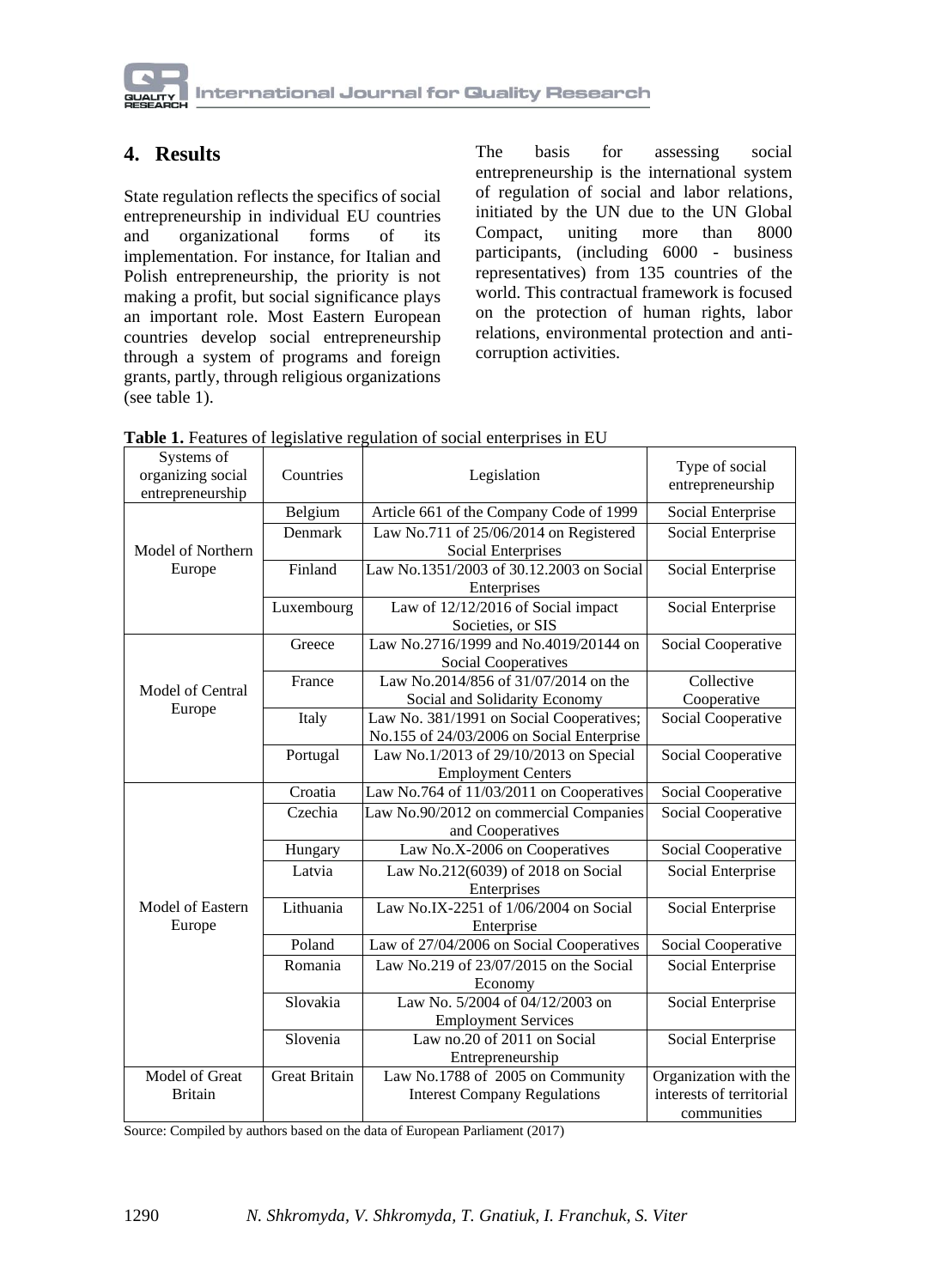Social enterprises, regardless of the sphere of activity, are obliged to prepare and submit financial statements to interested users, which reflect complete, truthful and unbiased information about the financial condition and results of the enterprise for the reporting period.

In addition to financial statements, the social enterprise prepares and releases to public non-financial statements, which detail the responsibility of the subject of social entrepreneurship for employment and social responsibility (protection of human rights, corruption and bribery control); implementation of environmental measures; implementation of due diligence (investment risk assessment, independent assessment of the investment object, comprehensive study of the company's activities, comprehensive review of its financial condition and market position). For large enterprises, the need for non-financial reporting is regulated by Directive 2014/95 / EU as of 22 October 2014 (Directive 2014/95/EU).

Directives 2013/34 / EU (paragraph 19a 1 of Article 19a) (Directive 2013/34 / EU) have provided information unification and structuring of non-financial reporting, developed requirements and relevant standards. Social enterprises with more than 500 employees should include non-financial information in the Management Report, in particular, on the activities of the enterprise, at least in the following aspects: environmental, social, employment, anticorruption and bribery control, respect for human rights. They should also contain:

- a brief description of the current business model of the enterprise;
- a description of the economic entity's policy on the above mentioned aspects, including the implementation of due diligence;
- the results of the policy on the above mentioned aspects that have been achieved;
- significant risks arising in connection with the company's activities; they may depend on the economic entity, including commercial relations with other<br>counterparties, products and counterparties, products and services, which are likely to cause significant adverse effects in the above areas, as well as information on what steps the company has taken to manage these risks;
- key non-financial indicators specific to the relevant business.

Subsequently, a series of standards has been developed and proposed, covering social partnership activities in key areas. The most common reporting standards are as follows: ISO 14000, Social Accountability 8000 (SA 8000), Account Ability 1000 (AA 1000) and Global Reporting Initiative (GRI). (see table 2).

The assessment of social entrepreneurship in the EU is carried out at the macro and micro levels. Macroeconomic assessment of the social component of the national economies of the EU is carried out through global and psychological indices (Table 3).

The economic measure of the social significance of social services provided is GDP per capita. It does not fully reflect the level of social protection of the population, but connects economic patterns with social processes taking place in the country. This is a general indicator of the level of economic and social development of the country.

Let us determine the dependence of the number of social enterprises on the value of GDP per capita for European countries. To do this, we will introduce an indicator of the number of social enterprises per 1 euro and form a rating of EU countries according to this criterion (Table 4).

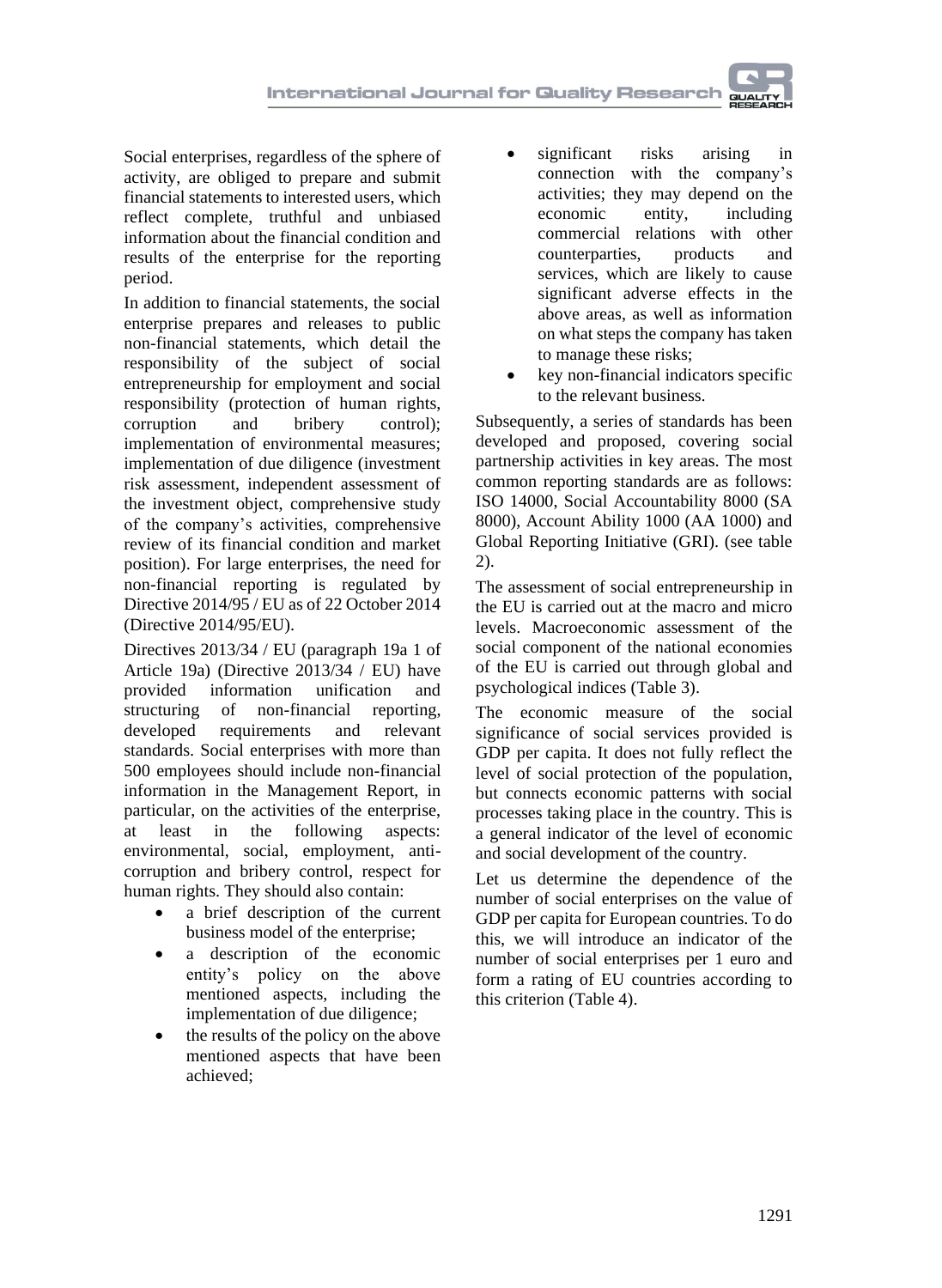

|                  |  | Table 2. Features of current standards for the formation of requirements and reporting of social |
|------------------|--|--------------------------------------------------------------------------------------------------|
| entrepreneurship |  |                                                                                                  |

| Group of        | Title                              | Features                                                      |
|-----------------|------------------------------------|---------------------------------------------------------------|
| standards       |                                    |                                                               |
|                 |                                    | ISO 14000                                                     |
| <b>ISO</b>      | Environmental management           | It is aimed at the functioning of environmental               |
| 14001:2004      | systems. Requirements with         | management systems of organizations                           |
|                 | guidance for use                   |                                                               |
| <b>ISO</b>      | Environmental management           | It provides assistance to organizations in the sound          |
| 14001:2015      | systems - Requirements with        | performance of their environmental responsibilities on a      |
|                 | guidance for use                   | systematic basis                                              |
| <b>ISO</b>      | Environmental management           | It is of a recommendatory nature; it can be applied to        |
| 14004:2016      | systems - General guidelines on    | any organization, regardless of its size, type, location      |
|                 | implementation                     | and level of maturity.                                        |
| ISO 14015       | Environmental management -         | It establishes guidance in the process of identifying         |
|                 | Environmental assessment of sites  | environmental aspects and environmental findings and          |
|                 | and organizations                  | provides identification of their implications for business    |
| ISO 14020       | "Environmental labels and          | It establishes principles to be followed in the               |
|                 | declarations - General principles" | development and use of eco-labels and declarations            |
| ISO 14031       | Environmental management -         | It establishes an environmental assessment that allows        |
|                 | Environmental performance          | organizations to measure and evaluate environmental           |
|                 | evaluation - Guidelines            | performance and share data on the issue using key             |
|                 |                                    | performance indicators                                        |
| ISO 14040       | Environmental Management -         | It describes the general structure, principles and            |
|                 | Life cycle assessment - Principles | requirements for life cycle assessment research               |
|                 | and framework                      |                                                               |
| SO 14050        | Environmental management           | The standard defines the basic concepts related to the        |
|                 | Vocabulary                         | environmental activities of organizations, published in a     |
|                 |                                    | series of international standards ISO 14000                   |
| ISO 14062       | Environmental management -         | It describes the concepts and existing methods related        |
|                 | Integrating environmental aspects  | to the integration of environmental aspects in product        |
|                 | into product design and            | design and development, where "products" mean both            |
|                 | development                        | goods and services.                                           |
| ISO 14063       | Environmental management -         | It establishes recommendations for organizations on the       |
|                 | Environmental communication        | basic principles, policies, strategies and activities         |
|                 | Guidelines and example             | related to internal and external limited environmental        |
|                 |                                    | information.                                                  |
| ISO 14064       | Organisation Quantification and    | It provides governments, businesses, regions, and other       |
|                 | Reporting of Green House Gases     | organizations with an additional set of program tools         |
|                 |                                    | for quantifying, monitoring, reporting, and verifying         |
|                 |                                    | greenhouse gas emissions                                      |
|                 |                                    | <b>OHSAS 18000</b>                                            |
| <b>BS OHSAS</b> | Occupational health and safety     | It is aimed at identifying hazards, assessing and             |
| 18001:2007      | management systems -               | managing risks in the field of health and safety related      |
|                 | Requirements                       | to the activities of the organization                         |
| <b>BS OHSAS</b> | Occupational health and safety     | It evaluates activities in the field of health and safety; it |
| 18002:2008      | management systems - guidelines    | gives general advice on the application of OHSAS              |
|                 | for the implementation             | 18001: 2007.                                                  |
| <b>BS OHSAS</b> | Guide to achieving effective       | It provides general assistance in the development,            |
| 18004:2008      | occupational health and safety     | implementation and improvement of the occupational            |
|                 | performance                        | safety and health management system and demonstrates          |
|                 |                                    | examples of successful implementation of activities in        |
|                 |                                    | accordance with the requirements of BS OHSAS                  |
|                 |                                    | 18001: 2007.                                                  |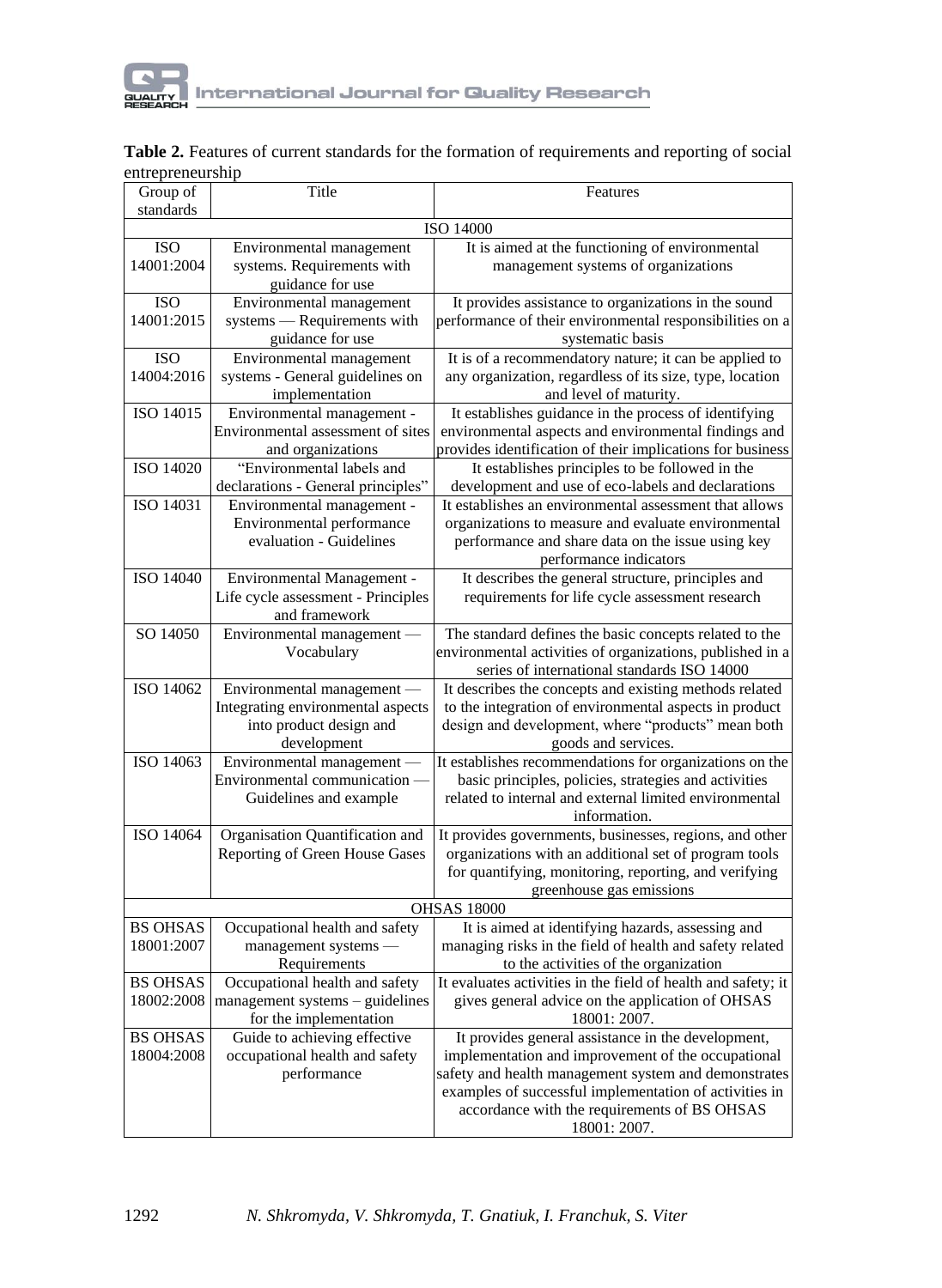

|                              | Table 2. Features of current standards for the formation of requirements and reporting of social |
|------------------------------|--------------------------------------------------------------------------------------------------|
| entrepreneurship (continued) |                                                                                                  |

| Group of<br>standards | Title                            | Features                                                 |  |  |  |
|-----------------------|----------------------------------|----------------------------------------------------------|--|--|--|
|                       | Account Ability 1000             |                                                          |  |  |  |
| AA1000APS             | <b>Accountability Principles</b> | It is the basis for companies to identify and reveal the |  |  |  |
|                       | Standard                         | most important issues in the field of sustainable        |  |  |  |
|                       |                                  | development and respond to them                          |  |  |  |
| <b>AA1000AS</b>       | Assurance Standard               | It provides a methodology for assessing the level of     |  |  |  |
|                       |                                  | compliance with the basic principles of the              |  |  |  |
|                       |                                  | AccountAbility standard, on which the accountable        |  |  |  |
|                       |                                  | companies are based.                                     |  |  |  |
| AA1000SES             | Stakeholder Engagement           | It sets guidelines for the organization of the process   |  |  |  |
|                       | Standard                         | of interaction with interested parties in order to       |  |  |  |
|                       |                                  | achieve manageable, predictable and sustainable          |  |  |  |
|                       |                                  | results to improve efficiency in the field of CSR.       |  |  |  |
|                       |                                  | SA 8000                                                  |  |  |  |
| <b>SA</b>             | Social                           | It establishes social responsibility and obligations of  |  |  |  |
| 8000:2008             | Accountability International     | the organizations before the personnel and all society;  |  |  |  |
|                       |                                  | it defines conditions of introduction of social          |  |  |  |
|                       |                                  | qualities of rendering of work                           |  |  |  |
|                       |                                  | Global Reporting Initiative (GRI)                        |  |  |  |
| <b>GRI 101</b>        | Foundation                       | It is applied to simplify the process of publishing a    |  |  |  |
| <b>GRI 102</b>        | <b>General Disclosures</b>       | report by companies                                      |  |  |  |
| <b>GRI 103</b>        | <b>Impact Standards</b>          | It is focused on large enterprises; it meets the needs   |  |  |  |
|                       |                                  | of a wide range of interested parties - employees,       |  |  |  |
|                       |                                  | consumers of products and services, local                |  |  |  |
|                       |                                  | communities                                              |  |  |  |

Source: Compiled by authors based on the data of European Commission (2020)

| Table 3. Accounting for social entrepreneurship through index indicators |  |  |
|--------------------------------------------------------------------------|--|--|
|                                                                          |  |  |

| Index<br>group | Index               | Marking                 | Developer                             |
|----------------|---------------------|-------------------------|---------------------------------------|
| Global         | Index of social     | <b>Social Progress</b>  | Harvard Business School and           |
| indexes        | progress            | Index                   | Massachusetts Institute of Technology |
|                |                     | (SPI)                   |                                       |
|                | Human Development   | Human                   | UN                                    |
|                | Index               | Development             |                                       |
|                |                     | Index (HDI)             |                                       |
|                | A real indicator of | <b>Genuine Progress</b> | Redefining Progress Public Non-Profit |
|                | progress            | Indicator               | Institute                             |
|                |                     | (GPI)                   |                                       |
|                | Vanderford-Riley    | Vanderford-Riley        |                                       |
|                | Welfare Index       | wellbeing schedule      |                                       |
|                | Gross national      | <b>Gross National</b>   | King of Bhutan Jigme                  |
|                | happiness           | <b>Happiness</b>        | Singye Wangchuck                      |
|                |                     | (GNH)                   |                                       |
|                | World Happiness     | Happy Planet Index      | New Economics Foundation              |
|                | Index               | (HPI)                   | Foundation) (NEF)                     |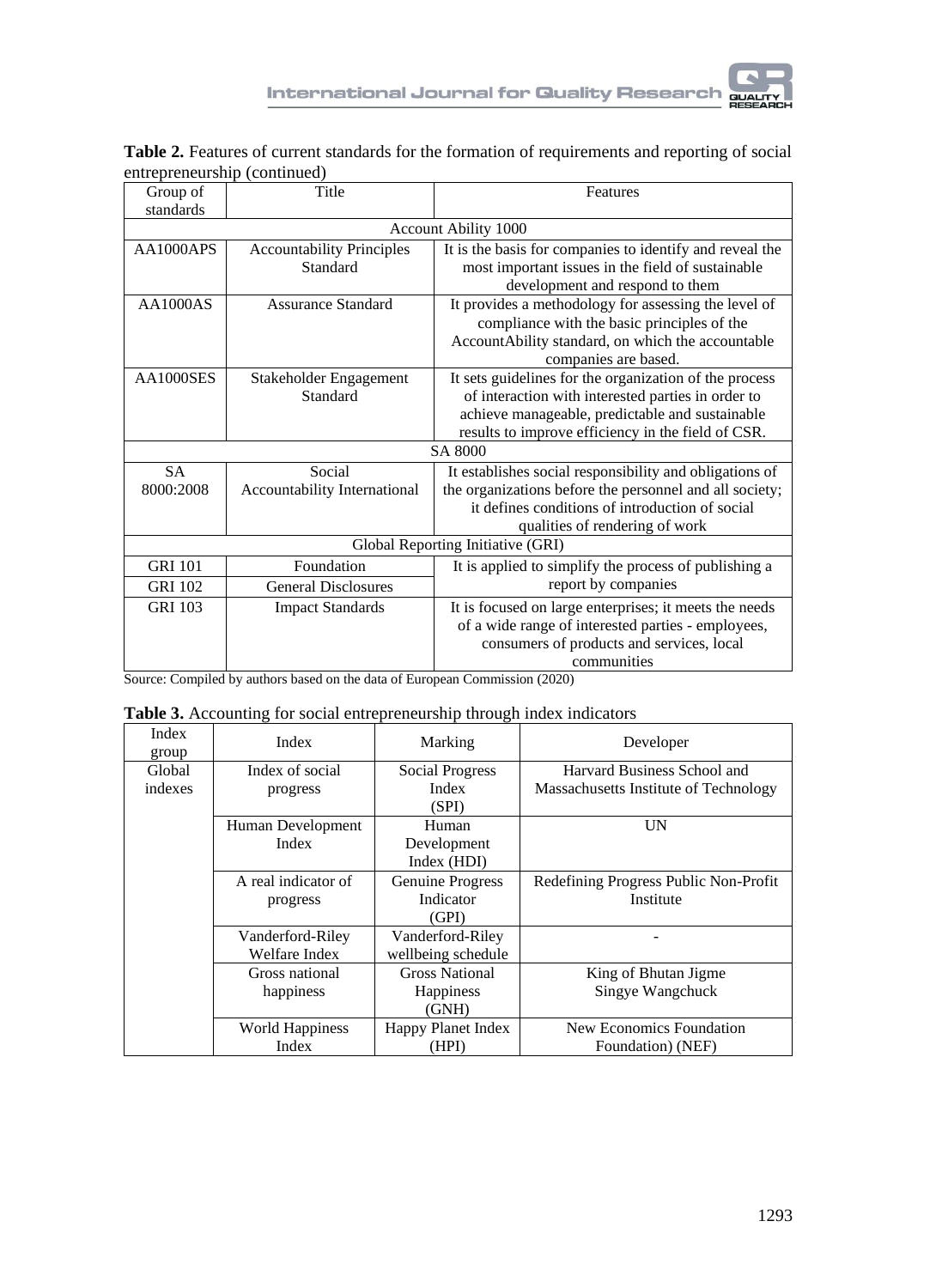

| Index group   | Marking<br>Index                 |                          | Developer                                   |  |
|---------------|----------------------------------|--------------------------|---------------------------------------------|--|
| Psychological | Happiness quality                | Quality-of-life          | The Economist Magazine                      |  |
| indexes       | index                            |                          |                                             |  |
|               | Index of physical                | Physical quality-        | <b>British Council for External Studies</b> |  |
|               | of-life index<br>quality of life |                          |                                             |  |
|               | The level of                     | <b>World Happiness</b>   | UN Office for Sustainable                   |  |
|               | happiness of the                 | Index                    | Development                                 |  |
|               | country's population             | (WHI                     |                                             |  |
|               | Life satisfaction                | <b>Better Life Index</b> | Commission on key indicators of             |  |
|               | index                            | (BLI)                    | economic activity and social progress       |  |

### **Table 3.** Accounting for social entrepreneurship through index indicators (continued)

|                                                                       |                |                                  | 2015                               |                                                                          | 2020                                    |                                    |                                                                          |
|-----------------------------------------------------------------------|----------------|----------------------------------|------------------------------------|--------------------------------------------------------------------------|-----------------------------------------|------------------------------------|--------------------------------------------------------------------------|
| Groups of countries on the<br>intensity of social<br>entrepreneurship | Countries      | <b>GDP</b><br>per capita,<br>USD | Number of<br>social<br>enterprises | Number of<br>social<br>enterprises<br>per 1 euro<br>of GDP per<br>capita | <b>GDP</b><br>per capita,<br><b>USD</b> | Number of<br>social<br>enterprises | Number of<br>social<br>enterprises<br>per 1 euro<br>of GDP per<br>capita |
| $\mathbf{A}$                                                          | Italy          | 30,657th most<br>common          | 102461                             | 3342                                                                     | 35.96 th most<br>common                 | 113258                             | 3150                                                                     |
|                                                                       | Poland         | 26,622th most<br>common          | 29535                              | 1109                                                                     | 15,304th most<br>common                 | 31220                              | 2040                                                                     |
|                                                                       | Germany        | 47,254th most<br>common          | 77459                              | 1639                                                                     | 45,466th most<br>common                 | 78536                              | 1727                                                                     |
| B                                                                     | Lithuania      | 19,883th most<br>common          | 3476                               | 175                                                                      | 28,587th most<br>common                 | 39874                              | 1395                                                                     |
| $\mathsf{C}$                                                          | Hungary        | 15,373th most<br>common          | 15855                              | 1031                                                                     | 26,536th most<br>common                 | 18836                              | 710                                                                      |
| D                                                                     | Belgium        | 44,206th most<br>common          | 18004                              | 407                                                                      | 43,814th most<br>common                 | 19023                              | 434                                                                      |
|                                                                       | Bulgaria       | 19,286th most<br>common          | 3700                               | 192                                                                      | 9,826th most<br>common                  | 3980                               | 405                                                                      |
|                                                                       | Portugal       | 28,053th most<br>common          | 7938                               | 283                                                                      | 21,608th most<br>common                 | 8563                               | 396                                                                      |
|                                                                       | Spain          | 34,751th most<br>common          | 9680                               | 279                                                                      | 26,832th most<br>common                 | 10365                              | 386                                                                      |
|                                                                       | Romania        | 12,813th most<br>common          | 6371                               | 497                                                                      | 20,933th most<br>common                 | 6936                               | 331                                                                      |
| E                                                                     | France         | 41,431th most<br>common          | 96603                              | 2332                                                                     | 39,257th most<br>common                 | 10562                              | 269                                                                      |
|                                                                       | Slovakia       | 29,975th most<br>common          | 3737                               | 125                                                                      | 18,669th most<br>common                 | 4039                               | 216                                                                      |
| $\mathbf{F}$                                                          | Czech Republic | 32,076th most<br>common          | 3773                               | 118                                                                      | 22,627th most<br>common                 | 4026                               | 178                                                                      |
|                                                                       | Netherlands    | 51.29 th most<br>common          | 5000                               | 97                                                                       | 49,623th most<br>common                 | 5985                               | 121                                                                      |
|                                                                       | Luxembourg     | 109,602th most<br>common         | 928                                | 8                                                                        | 101,054th most<br>common                | 10365                              | 103                                                                      |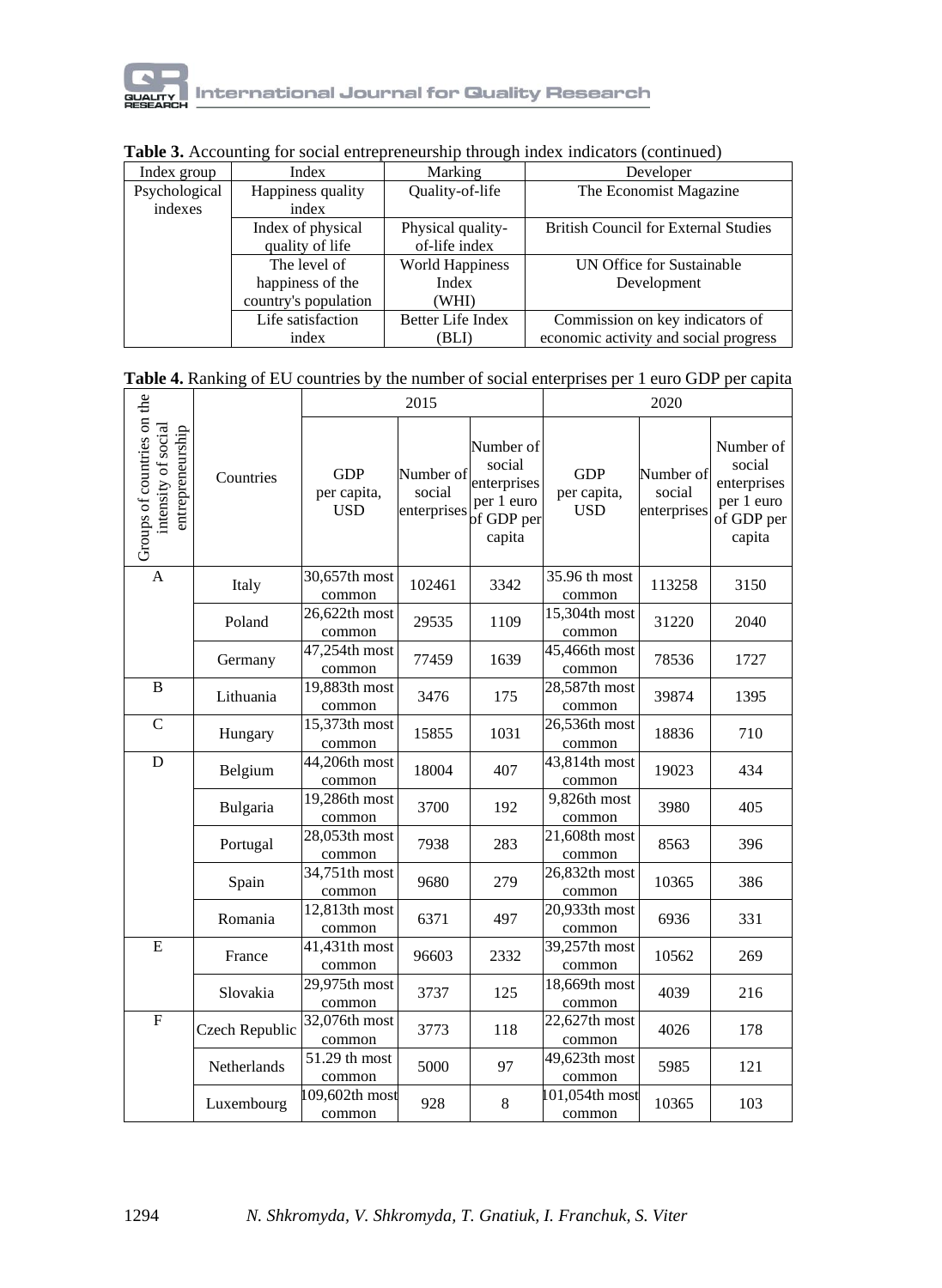

| capita (continued)                                                    |           |                                         |                                    |                                                                          |                                         |                                    |                                                                          |
|-----------------------------------------------------------------------|-----------|-----------------------------------------|------------------------------------|--------------------------------------------------------------------------|-----------------------------------------|------------------------------------|--------------------------------------------------------------------------|
|                                                                       |           | 2015                                    |                                    |                                                                          | 2020                                    |                                    |                                                                          |
| Groups of countries on the<br>intensity of social<br>entrepreneurship | Countries | <b>GDP</b><br>per capita,<br><b>USD</b> | Number of<br>social<br>enterprises | Number of<br>social<br>enterprises<br>per 1 euro<br>of GDP per<br>capita | <b>GDP</b><br>per capita,<br><b>USD</b> | Number of<br>social<br>enterprises | Number of<br>social<br>enterprises<br>per 1 euro<br>of GDP per<br>capita |
| G                                                                     | Greece    | 26,303th most<br>common                 | 1148                               | 44                                                                       | 18,168th most<br>common                 | 1354                               | 75                                                                       |
|                                                                       | Slovenia  | 30,918th most<br>common                 | 1393                               | 45                                                                       | 25,039th most<br>common                 | 1876                               | 75                                                                       |
|                                                                       | Sweden    | 48,309th most<br>common                 | 3000                               | 62                                                                       | 50,339th most<br>common                 | 3658                               | 73                                                                       |
| H                                                                     | Croatia   | 21,683th most<br>common                 | 526                                | 24                                                                       | 14,033th most<br>common                 | 730                                | 52                                                                       |
|                                                                       | Ireland   | 65,481th most<br>common                 | 3376                               | 52                                                                       | 79,669th most<br>common                 | 3698                               | 46                                                                       |
| I                                                                     | Austria   | 47,071th most<br>common                 | 1535                               | 33                                                                       | 48,634th most<br>common                 | 1623                               | 33                                                                       |
|                                                                       | Finland   | 41,164th most<br>common                 | 1181                               | 29                                                                       | 48,461th most<br>common                 | 1359                               | 28                                                                       |
| $\mathbf{J}$                                                          | Latvia    | 26,675th most<br>common                 | 200                                | $\overline{7}$                                                           | 17.23 th most<br>common                 | 320                                | 19                                                                       |
|                                                                       | Denmark   | 47,223th most<br>common                 | 411                                | 9                                                                        | 58,439th most<br>common                 | 602                                | 10                                                                       |
|                                                                       | Cyprus    | 34,747th most<br>common                 | 190                                | 5                                                                        | $26.24$ th most<br>common               | 253                                | 10                                                                       |
|                                                                       | Estonia   | 28,451th most<br>common                 | 121                                | $\overline{4}$                                                           | 22,986th most<br>common                 | 195                                | 8                                                                        |
| K                                                                     | Malta     | 37.87 th most<br>common                 | 31                                 | 1                                                                        | 28,469th most<br>common                 | 45                                 | $\overline{c}$                                                           |

**Table 4.** Ranking of EU countries by the number of social enterprises per 1 euro GDP per

Source: Compiled by authors on the data of Eurostat (2020)

This calculation reflects the current trends in the development of social entrepreneurship in the EU. Social entrepreneurship is not widely used in countries with a high level of social security (Austria, Denmark, Ireland, and Sweden). Intensive development of social entrepreneurship in various forms appropriate for countries that maintain the level of economic development (Germany, Italy, Poland). The intensity of social entrepreneurship is minimal for countries with small areas and small populations

#### (Cyprus, Malta).

For the socially vulnerable, GDP per capita needs to be clarified and adjusted. A more accurate measure is the GDP per capita for vulnerable groups. It covers the part of the population of the country, which includes various subgroups by social and demographic aspects, which indicates the need to diversify the indicator. Accordingly, it is necessary to determine the GDP per capita of the country by different social groups.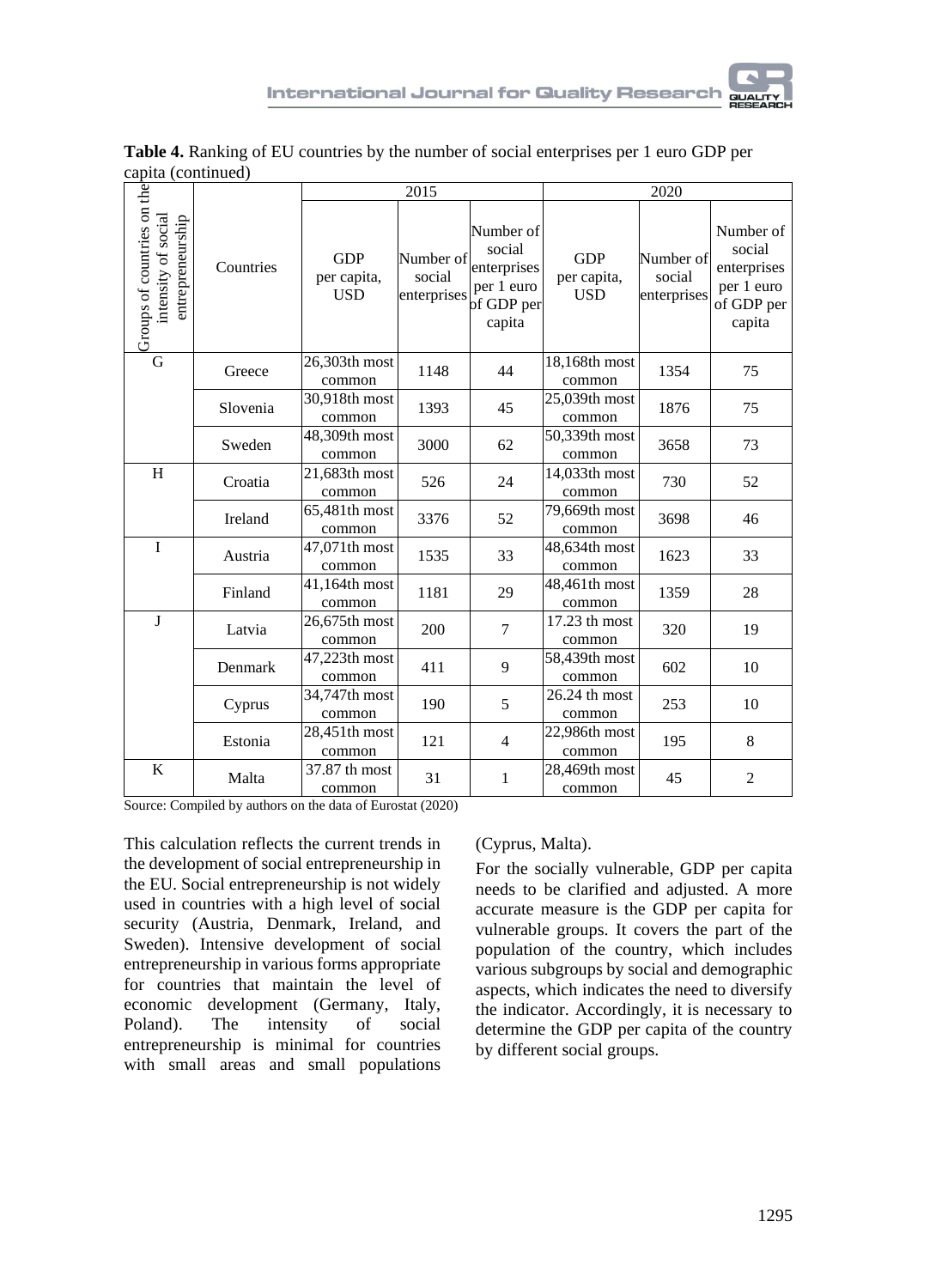GDP per capita  $\sqrt{\frac{1}{2}}$  $\left\{\begin{array}{c} GDP\ per\ capital^{i=1}\\ GDP\ per\ can\ in\ \n\end{array}\right.$ GDP per capita $_{disabled}^{i=2}$ … … … … … … … … … . . GDP per capita  $\frac{i=n}{social\,groups}$ 

This approach will help to take into account the real situation of socially vulnerable groups of the country, will be a guide in the implementation of priority measures of state social policy and will be an indicator for social entrepreneurship in the choice of services.

To measure the social impact and performance at the micro level, i.e. at the level of individual social enterprises, analysis techniques are used, which allow to evaluate both individual subjects of social entrepreneurship and their programs and activities. The effectiveness of such an assessment of social enterprises is derived from a system of economic performance indicators.

The social effect of the social enterprise is manifested in two ways. First, as a public benefit that provides the economic benefit of the entity that provides social services and at the same time usefulness for consumers who do not pay received services.

Secondly, the external effect in itself is a saving of budget expenditures on the social sphere. In general, provide an increase in the level of socio-cultural and environmental components of society, while not dependent on the activities of economic agents of the country. In this sense, we should talk about the budget efficiency of individual programs implemented by social enterprises based on CBA (cost-benefit analysis). The CBA is a comparison of costs and social benefits / effects in monetary terms. Given that the social effect is quite difficult to assess in monetary terms, it is advisable to use this method when comparing social programs with each other and in different time dimensions and take into account the cost of public service, which is determined by market analysis. This method is also successful in evaluating alternative social programs

compared to the implementation of existing ones.

To assess the effectiveness of budget programs for social development, social enterprises should use cost-effectiveness analysis CEA (cost effectiveness analysis). This technique is universal and widely used in medicine and rehabilitation. However, the method cannot be used when comparing different in nature social services and those with different social effects. In addition, this method does not take into account the influence of external factors on the results of the enterprise, as well as the high sensitivity of the result to the choice of the indicator that will be dominant in obtaining the social effect.

Some social funds develop their own methods for assessing the effectiveness of the implementation of relevant programs. Thus, by combining CEA and CBA, the American Acumen Fund created the BACO index (Best Available Charity Option). Its use is possible to evaluate alternative programs in only one area, and is used exclusively to compare malaria treatment programs.

Methodology of the Robin Hood Foundation (USA) is developed by a non-profit fund, is based on a cost-benefit analysis and assesses the social effect solely in monetary terms. The specificity of the methodology is that a base of measuring instruments of the so-called metrics is formed, which are included in the calculation of the effectiveness of poverty reduction programs. This technique is not in the EU applied, but the approach itself in the set of these metrics became the basis of the method SROI.

The index approach in assessing the social component of a society with a market model of economic relations is dominant due to a number of factors. First, it is impossible to evaluate in monetary terms all social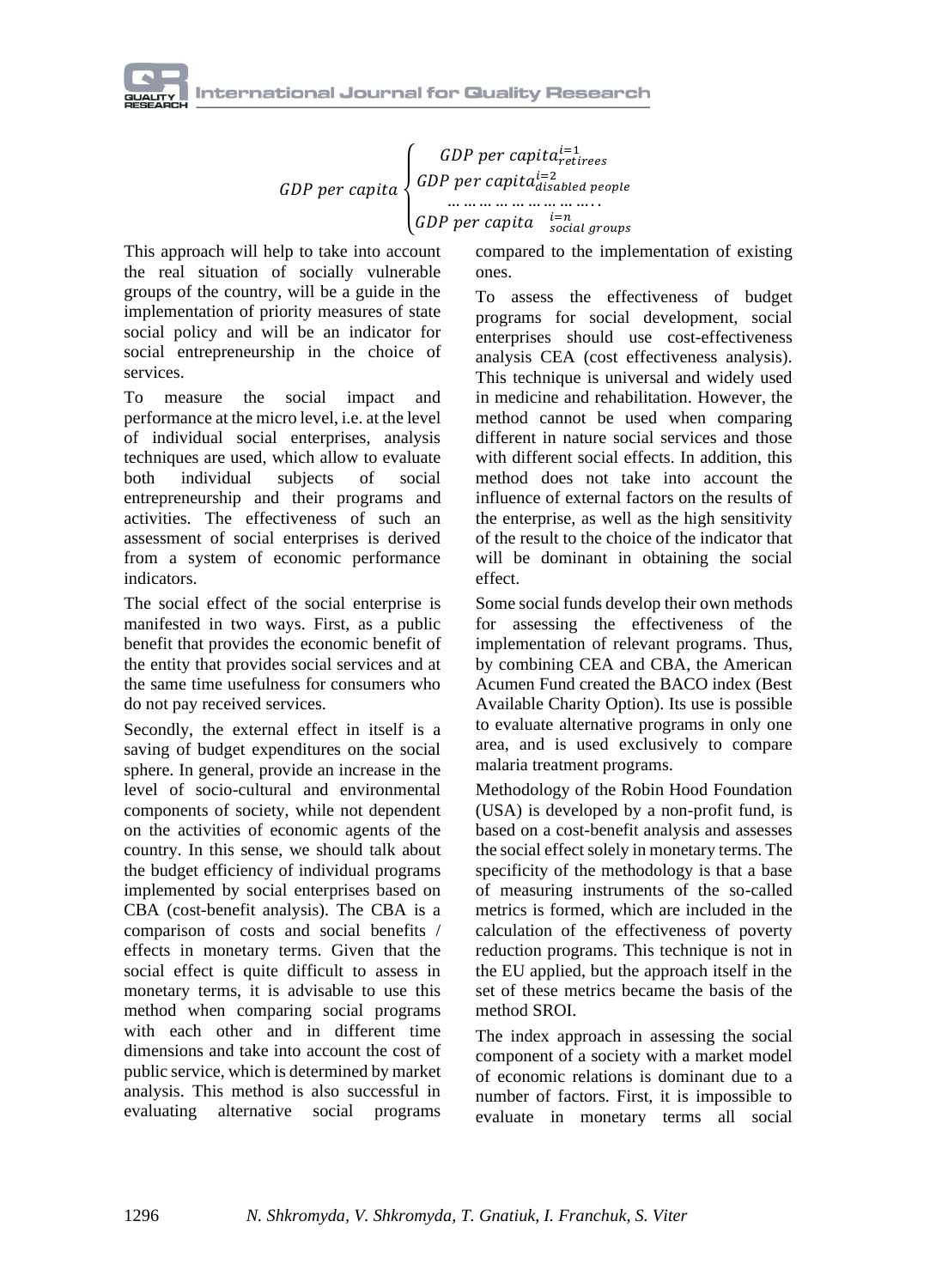activities. Secondly, if the amount of funding (amounts of investments, investments and charitable contributions) in monetary terms is determined quite easily and accurately, the result of changes can be assessed only in part through changes in the infrastructure component in monetary terms, namely changes in book and current value of individual elements of socio-ecological infrastructure. Third, it is impossible to assess the moral and psychological condition of those consumers who have received certain social services in terms of value.

As for the social entrepreneurship accounting system, it differs in each of the EU countries. This applies to the compliance of the accounting policy of the enterprise with the general state requirements. Therefore, in Germany, the company must legally comply with the national Commercial Code. In contrast, in Italy, Belgium and Spain, accounting practices do not approach the company's income, but the loss from adjusted events. Moreover, such adjustments are accounted for through the profit and loss account for the previous reporting period. In France, adjustments are also made to the Profit and Loss Account, but for special items, and events that do not apply to the existing enterprise must be analyzed in detail and submitted in a separate management report. The specifics of accounting is also the accounting of income of these enterprises to change retained earnings, which explains compliance with the main condition of social enterprises - the targeted use of profits for social services. The accounting (one typical thing) is focused on the requirements of IFRS (International Financial Reporting Standards), which provides for a simplified accounting system for these companies. In this case, the owner of the enterprise independently chooses the elements of organizational and technical components of reporting. Different countries have relaxed requirements for the publication of reports and results of audits, and this depends solely on the country's legislation on the activities of social enterprises.

### **5. Discussion**

The theoretical substantiation of social entrepreneurship, dating from the 80s of the XX century, is connected with the successful functioning of such subjects at the junction of the economy of entrepreneurship and social protection. Such scholars as Dees (2001), Meyer and Marty (2006) and Yunus (2010) proved the basic concept of social entrepreneurship. Thanks to the European Commission, in 2020 this phenomenon became internationally recognized.

The results of research in various areas of social entrepreneurship by scientists such as Travaglini et al. (2010), Hadad (2017), Biggers et al. (2020), Hojnik B. & Crnogaj K. (2020) are necessary to explain the trends of its further development and consequence in the context of sustainable development

Since 2014, when the relevant legislation was adopted in most European countries, a study of the peculiarities of accounting and analysis of the activities of social entrepreneurs has begun. We agree with research results of some authors (Gibbon and Affleck, 2008; Johnson and Schaltegger, 2016; Kay and McMullan, 2017) that it is impractical to automatically transfer existing accounting systems to social enterprises due to environmental and social performance.

Social entrepreneurship provides value added in the provision of socio-cultural and environmental services. However, in the existing approaches and methods there is no criterion for assessing intangible value in the provision of relevant services by social entrepreneurs. Porter's attempt to single out intangible value is conditional, because the social sphere is a consequence of the development of social production. A market economy is not interested in the development of social and environmental values of society. Therefore, the economic indicator of GDP per capita remains the only criterion for the impact of the economic component on the socio-ecological component of society and requires clarification of certain vulnerable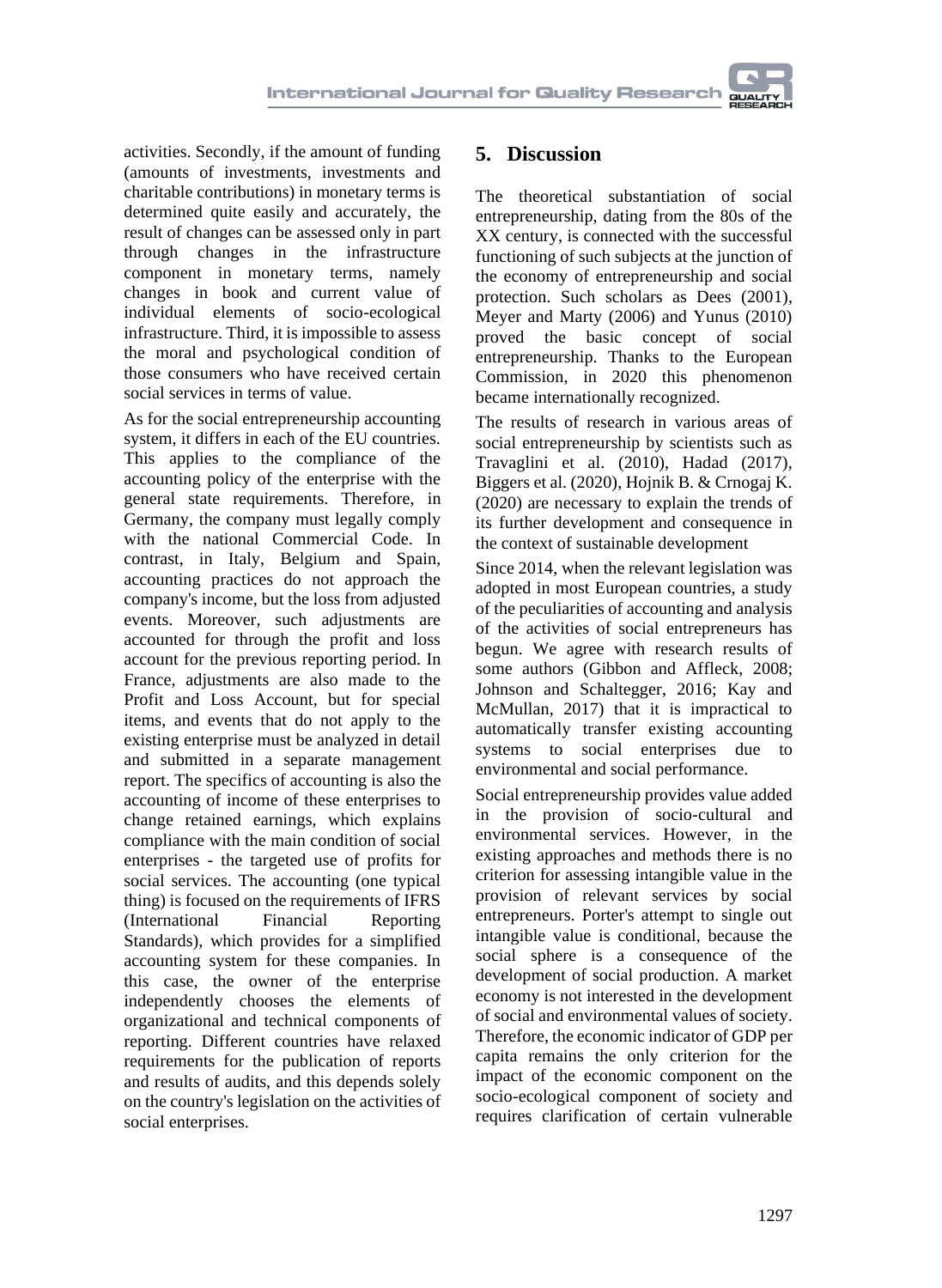

social groups of the population.

It should be noted the lack of a single comprehensive approach to the analysis of the activities of social entrepreneurs. Such entrepreneurship is assessed indirectly through a system of indicators of sustainable growth and human potential.

### **6. Conclusions**

Social entrepreneurship has developed as a continuation of trends in corporate social responsibility in response to international requirements for human rights and environmental protection. In time, this is a quite new phenomenon of economic and social nature.

The accounting system of social entrepreneurs is quite specific and due to the requirements of International Financial Reporting Standards. For these enterprises, there is a simplified accounting system, which has national characteristics for individual countries, due to the norms of national legislation on social entrepreneurship. In organizational terms, business owners independently form such reports on accounting and financial accounting.

The current method of assessing the results of social entrepreneurship is an analysis of the economic characteristics of the enterprise in terms of costs and results and is assessed as profitability. At the same time, it is implemented in two directions: CBA

(comparison of enterprise costs to its benefits) and CEA (comparison of costs and performance of the enterprise). The combination of these methods in the analysis of the work of social enterprises has led to the introduction of the SROI indicator, which has become widespread among EU countries to assess the effectiveness of social entrepreneurship programs. Its universality is manifested in the possibility of simultaneous analysis of the effectiveness of all participants in the social project, but has a significant drawback - the subjective nature of the assessment of the feasibility and importance of social projects.

We have proposed a comprehensive approach to assessing social enterprise based on GDP per capita, which allows us to take into account the possibility of starting social entrepreneurship because of market supply and demand through the level of profitability of individual social groups.

The study allows supplementing the analysis of social entrepreneurship through public indicators of statistical reporting on three components (economic, social and environmental), based on which to calculate the index of social entrepreneurship for rating EU countries on the contribution of social entrepreneurship to development.

Further research should focus on the analysis of government measures to support the development of social entrepreneurship. It is also advisable to conduct an analysis on a regional basis.

#### **References:**

- A European Statute for Social and Solidarity-Based Enterprise (2017). Retrieved from: https://www.europarl.europa.eu/RegData/etudes/STUD/2017/583123/IPOL\_STU%282017% 29583123\_EN.pdf
- Agyemang, G., O'Dwyer, B., & Unerman, J. (2019). NGO Accountability: Retrospective and Prospective Academic Contributions. *Accounting, Auditing & Accountability Journal, 32*(8), 2353-2366.
- Amelio, S. (2017). CSR and Social Entrepreneurship: The Role of the European Union. *Management Dynamics in the Knowledge Economy, 5*(3), 335-354. doi: 10.25019/MDKE/5.3.02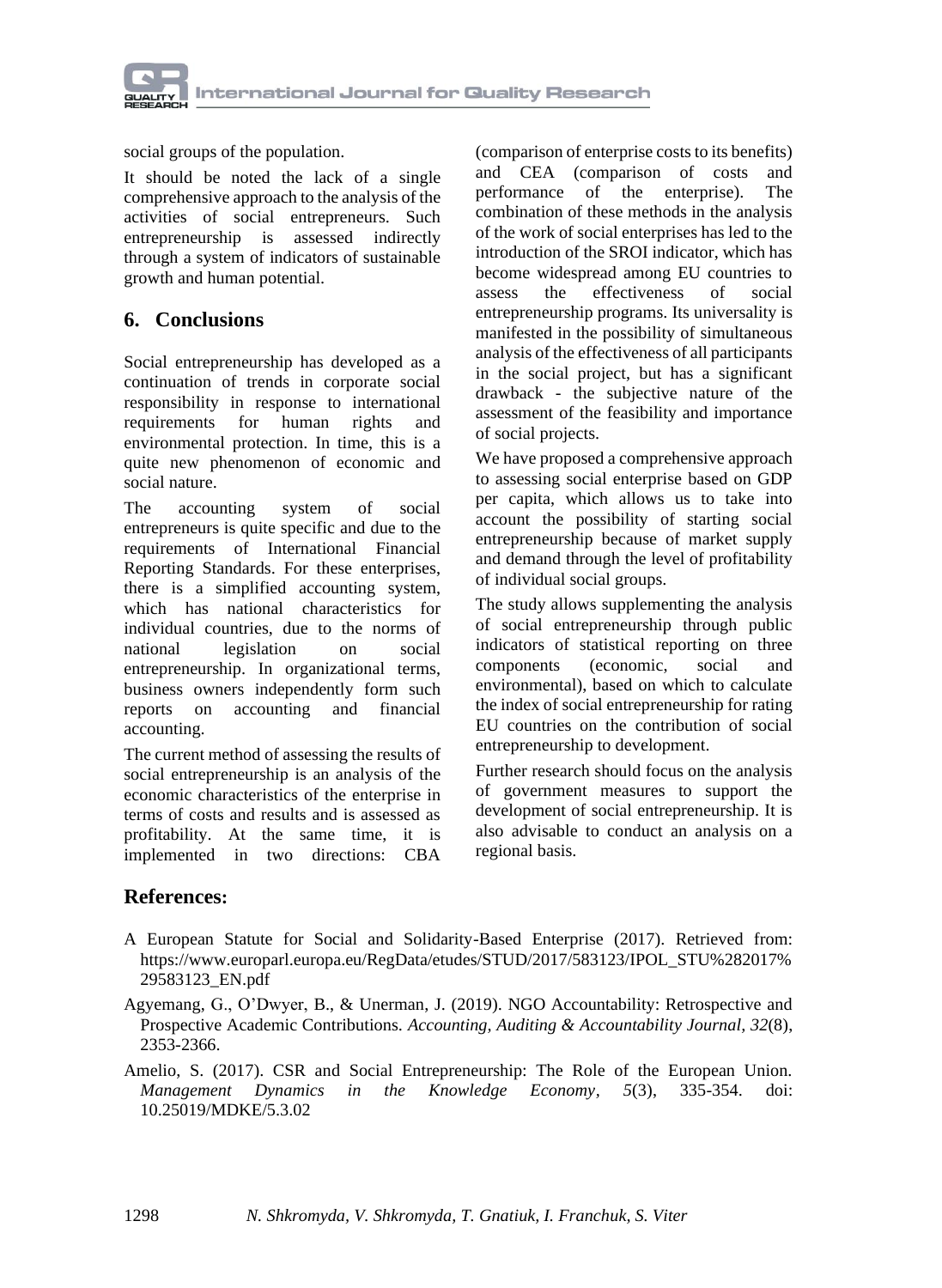

- Banks, J. (1972). The Sociology of Social Movements. Palgrave, London https://doi.org/10.1007/978-1-349-01452-1
- Biggeri M. (2017) Enabling Ecosystems for Social Enterprises and Social Innovation: *A Capability Approach Perspective [Journal of Human Development and Capabilities,](https://www.researchgate.net/journal/Journal-of-Human-Development-and-Capabilities-1945-2829) 18*(2), 299-306. doi[:10.1080/19452829.2017.1306690](https://www.researchgate.net/deref/http%3A%2F%2Fdx.doi.org%2F10.1080%2F19452829.2017.1306690)
- Bradač Hojnik, B., & Crnogaj, K. (2020). Social impact, innovations, and market activity of social enterprises: Comparison of European countries. *Sustainability*, *12*(5), 1915.
- Bradač Hojnik, B., & Crnogaj, K. (2020). Social impact, innovations, and market activity of social enterprises: Comparison of European countries. *Sustainability*, *12*(5), 1915.
- Cagarman, K., Kratzer, J., & Osbelt, K. (2020). Social Entrepreneurship: Dissection of a Phenomenon through a German Lens. *Sustainability*, *12*(18), 7764. https://doi.org/10.3390/su12187764
- Costa, E., Parker, L. D., & Andreaus, M. (2014). The Rise of Social and Non-Profit Organizations and their Relevance for Social Accounting Studies. *[Advances in Public Interest](https://www.researchgate.net/journal/Advances-in-Public-Interest-Accounting-1041-7060)  [Accounting,](https://www.researchgate.net/journal/Advances-in-Public-Interest-Accounting-1041-7060) 17*, 3-21. doi: [10.1108/S1041-706020140000017003](https://www.researchgate.net/deref/http%3A%2F%2Fdx.doi.org%2F10.1108%2FS1041-706020140000017003)
- [Dees,](https://www.wiley.com/en-bg/search?pq=%7Crelevance%7Cauthor%3AJ.+Gregory+Dees) J. G., [Emerson,](https://www.wiley.com/en-bg/search?pq=%7Crelevance%7Cauthor%3AJed+Emerson) J., & [Economy,](https://www.wiley.com/en-bg/search?pq=%7Crelevance%7Cauthor%3APeter+Economy) P. (2002) Strategic Tools for Social Entrepreneurs: Enhancing the Performance of Your Enterprising Nonprofit, 360 pp.
- Dess, J. G., Economy, P., & Emerson, J. (2001). *Enterprising Nonprofits: A Toolkit for Social Entrepreneurs*. John Wiley. pp.352
- Directive 2013/34/EU of the European parliament and the council of 26 June 2013 on the annual financial statements, consolidated financial statements and related reports of certain types of undertakings, amending Directive 2006/43/EC of the European Parliament and of the Council and repealing Council Directives 78/660/EEC and 83/349/EEC. Retrieved from: [http://www.oroc.pt/fotos/editor2/diretivacont.pdf.](http://www.oroc.pt/fotos/editor2/diretivacont.pdf)
- Directive 2014/95/EU of the European Parliament and of the Council of 22 October 2014 amending Directive 2013/34/EU as regards disclosure of non-financial and diversity information by certain large undertakings and groups. Retrieved from: http:// eurlex.europa.eu/legal-content/EN/TXT/HTML/?uri=OJ:L:2014:330:FULL&from=E N#L\_2014330 EN.01000101.doc.
- European Commission (2020) Retrieved from: https://ec.europa.eu/growth/sectors/socialeconomy/enterprises\_en
- Gibbon J.&Affleck A. (2008). Social Enterprise Resisting Social Accounting: Reflecting on Lived Experience. *Social Enterprise Journal, 4*(1), 41-56.
- Hadad, Sh. (2017). Proceedings of the International Conference on Business Excellence. <https://doi.org/10.1515/picbe-2017-0095>
- Hall, M., & O'Dwyer, B. (2017). Accounting, Non-governmental Organizations and Civil Society: The Importance of Non-profit Organizations to Understanding Accounting, Organizations and Society. *Accounting, Organizations and Society, 63*, 1-5.
- Huang, C., & Donner, B. (2018). The Development of Social Enterprise: Evidence from Europe, North America, and Asia. Research Report March 2018. Retrieved from: https://socialwork.rutgers.edu/sites/default/files/report\_40.pdf
- Javed, A., Yasir, M., & Majid, A. (2019). Is social entrepreneurship a panacea for sustainable enterprise development? *Pakistan Journal of Commerce and Social Sciences (PJCSS)*, *13*(1), 1-29.